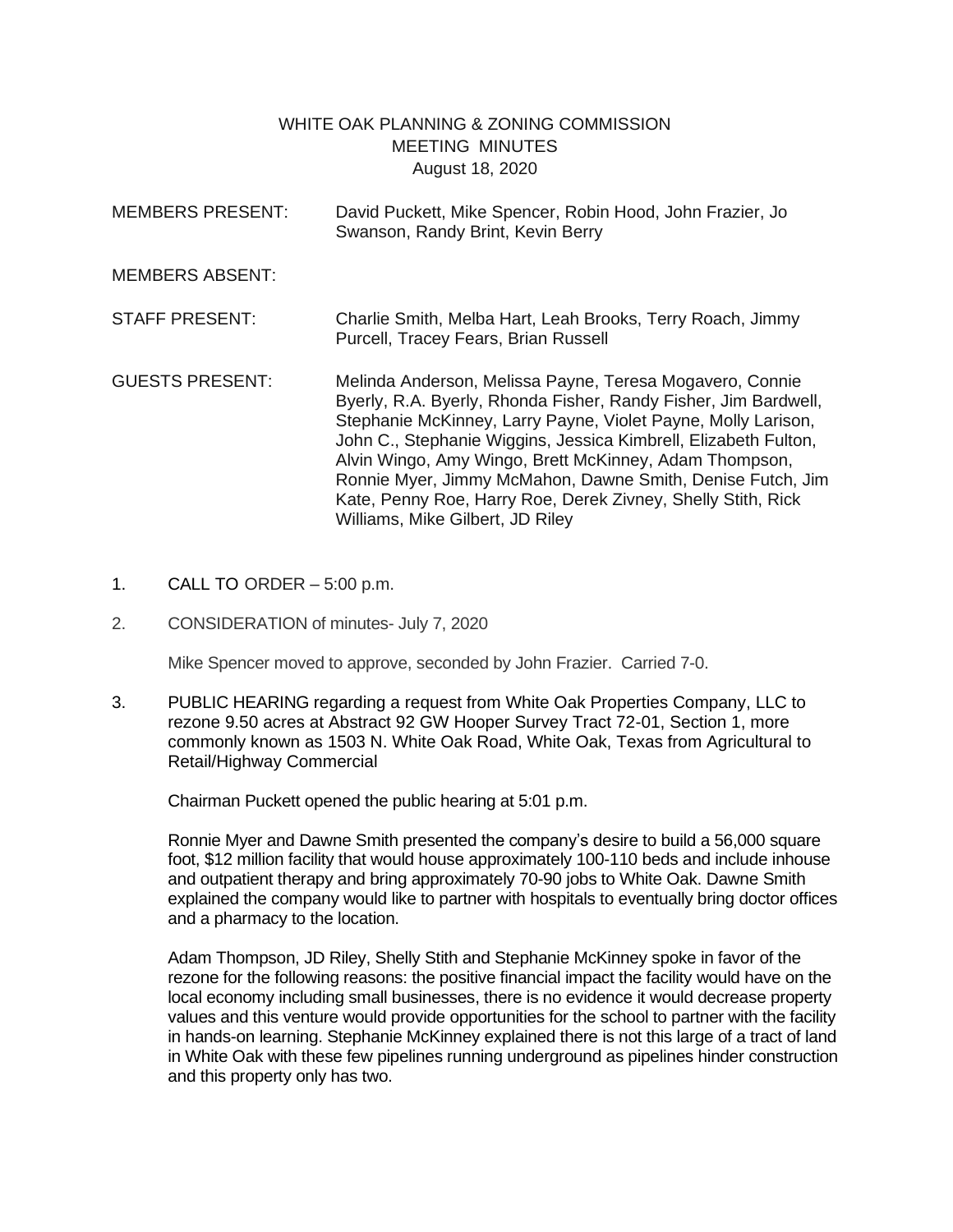Annie Payne, Terry Mogavero, Connie Payne, Melissa Payne, Randy Fisher, Rhonda Fisher, Derek Zivney, Penny Roe, Larry Payne, Robert Byerly spoke against the rezone for the following reasons: the location would have a negative impact on the surrounding properties and degrade the beauty of the landscape, there is a liability concern if residents of the facility wander onto neighboring properties and get injured or drown in the pond, additional traffic during shift changes and with emergency traffic on White Oak road will increase the noise and the possibility of putting the children in peril as well as any unforeseen perils, this facility would increase the noise and light pollution as well as disrupt the tranquility of the environment that is currently in place, the facility is just after money with no consideration on the impact around them, and there is uncertainty whether the City has the infrastructure in place to support such a large facility.

Dawne Smith spoke in response: The emergency traffic using a high average is one per day with 75% caused by patient falls. Some of their other facilities request ambulances not to run sirens when responding because of the negative effect it has on the patients and the surrounding neighborhoods. The facility has measures in place to prevent residents from crossing property lines such as fences and keypads on doors. The company has looked at properties all the way from New Diana to White Oak and this property was the best suited for their needs. They work with the Department of Transportation to ensure traffic can continue to flow smoothly with proper turn lanes. Local suppliers would be given preference by the facility to support the local economy.

Chairman Puckett called a recess at 6:53 p.m.

Reconvene at 7:03 p.m.

With no additional comments, the public hearing was closed at 7:05 p.m.

4. CONSIDERATION of request from White Oak Properties Company, LLC to rezone 9.50 acres at Abstract 92 GW Hooper Survey Tract 72-01, Section 1, more commonly known as 1503 N. White Oak Road, White Oak, Texas from Agricultural to Retail/Highway **Commercial** 

Randy Brint said he researched and found there will be fewer ambulances than is being suggested and is convinced it will not devalue the surrounding properties. He also stated many nursing facilities back up to residential neighborhoods. This project will create jobs and increase tax value.

Mike Spencer said it seems hard to find a downside and sympathizes with the surrounding property owners however no matter where it is located someone will be affected and this project seems the least impactful. He said he would recommend that the SUP go with the rezone but not an outright rezone with no contingencies.

Randy Brint moved to rezone the property from Agricultural to Retail/Highway Commercial with the SUP with the understanding that if the nursing facility is not built it will revert to Agricultural, seconded by Mike Spencer. Carried 6-1 with David Puckett in opposition.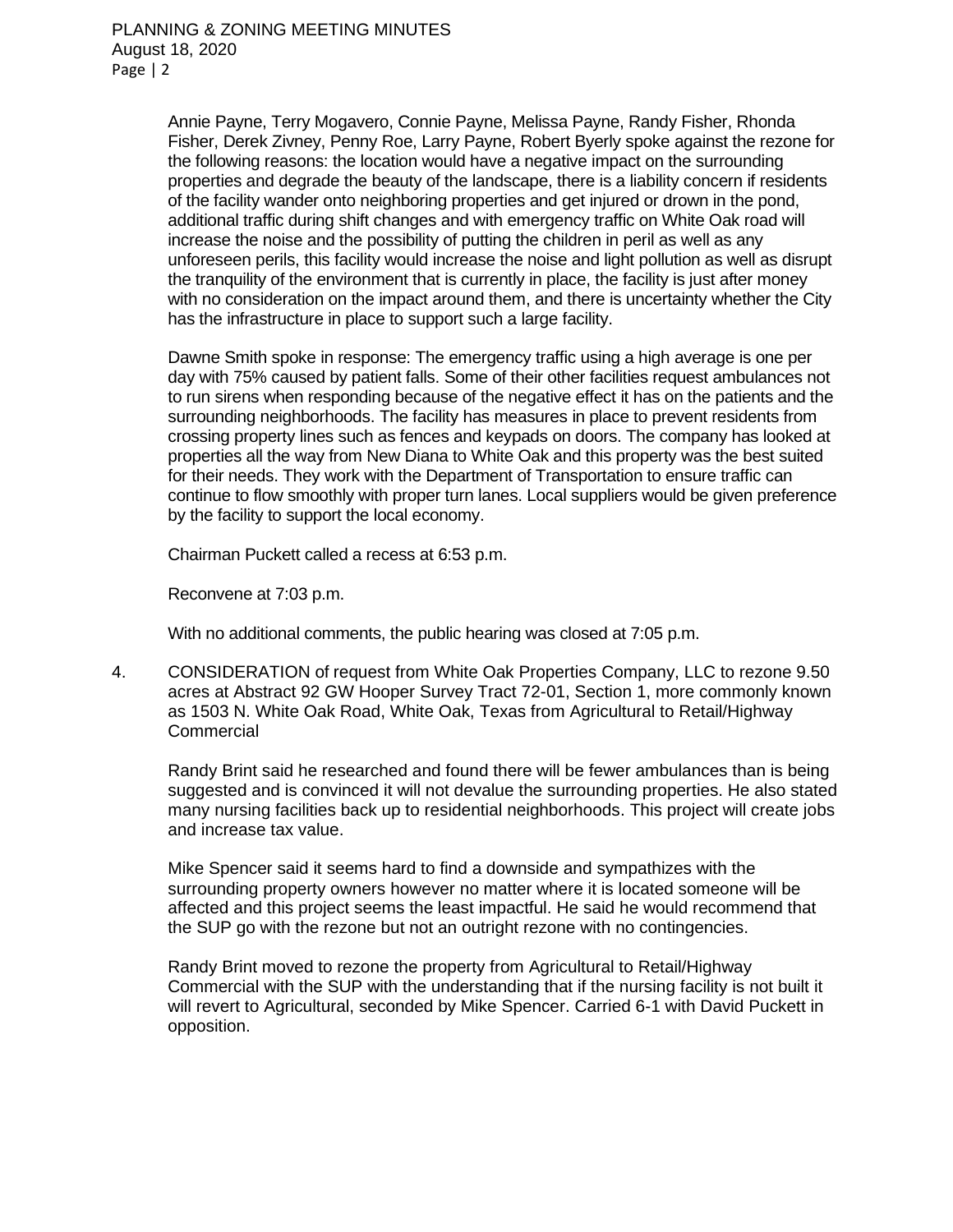PLANNING & ZONING MEETING MINUTES August 18, 2020 Page | 3

5. PUBLIC HEARING regarding a request from White Oak Properties Company, LLC. for a Special Use Provision Permit (SUP) for a skilled nursing facility to be located at Abstract 92 GW Hooper Survey Tract 72-01, Section 1, more commonly known as 1503 N. White Oak Road

Chairman Puckett opened the public hearing at 7:19 p.m.

With no public comments, the public hearing was closed at 7:20 p.m.

6. CONSIDERATION of request from White Oak Properties Company, LLC for a Special Use Provision Permit (SUP) for a skilled nursing facility to be located at Abstract 92 GW Hooper Survey Tract 72-01, Section 1, more commonly known as 1503 N. White Oak Road

Brint moved to approve the SUP as a contingency for the rezone from Agricultural to Retail/Highway Commercial, seconded by Mike Spencer. Carried 7-0.

7. PUBLIC HEARING regarding a request from Thompson Builders, LLC to rezone properties located at Lot 3 Block 2 Tuttle Addition and Lot 17 Block 1, Thompson #3, more commonly known as vicinity of Ron Boyett Drive and Ruth Street, from Single Family-8 to Single Family-5.5 for the construction of 4 single family houses

Chairman Puckett opened the public hearing at 7:22 p.m.

Adam Thompson stated he would like to rezone these properties from SF-8 to SF-5.5 to continue with the Ron Boyett subdivision and construct 4 single family homes.

With no additional comments, the public hearing was closed at 7:24 p.m.

8. CONSIDERATION of a request from Thompson Builders, LLC to rezone properties located at Lot 3 Block 2 Tuttle Addition and Lot 17 Block 1, Thompson #3, more commonly known as vicinity of Ron Boyett Drive and Ruth Street, from Single Family-8 to Single Family-5.5 for the construction of 4 single family houses

Robin Hood moved to approve, seconded by Kevin Berry. Carried 7-0.

9. CONSIDERATION of request from Rick Williams for a Special Use Provision (SUP) permit to develop a retirement community consisting of 7 homes and a community center at Abstract 38 W.H. Castleberry Survey, Tract 12 Section 6, more commonly known as 710 E. Center St, White Oak, Texas

Rick Williams presented his rules for governing the retirement community as well as a preliminary drawing of the layout and a three-phase construction estimate. Williams also stated there would be an extensive lease agreement that would be included for residents.

Mike Spencer moved to approve, seconded by Jo Swanson. Carried 7-0.

10. WORKSHOP to review the City of White Oak Zoning Code

Mike Spencer moved to table the workshop until the next meeting, seconded by Jo Swanson. Carried 7-0.